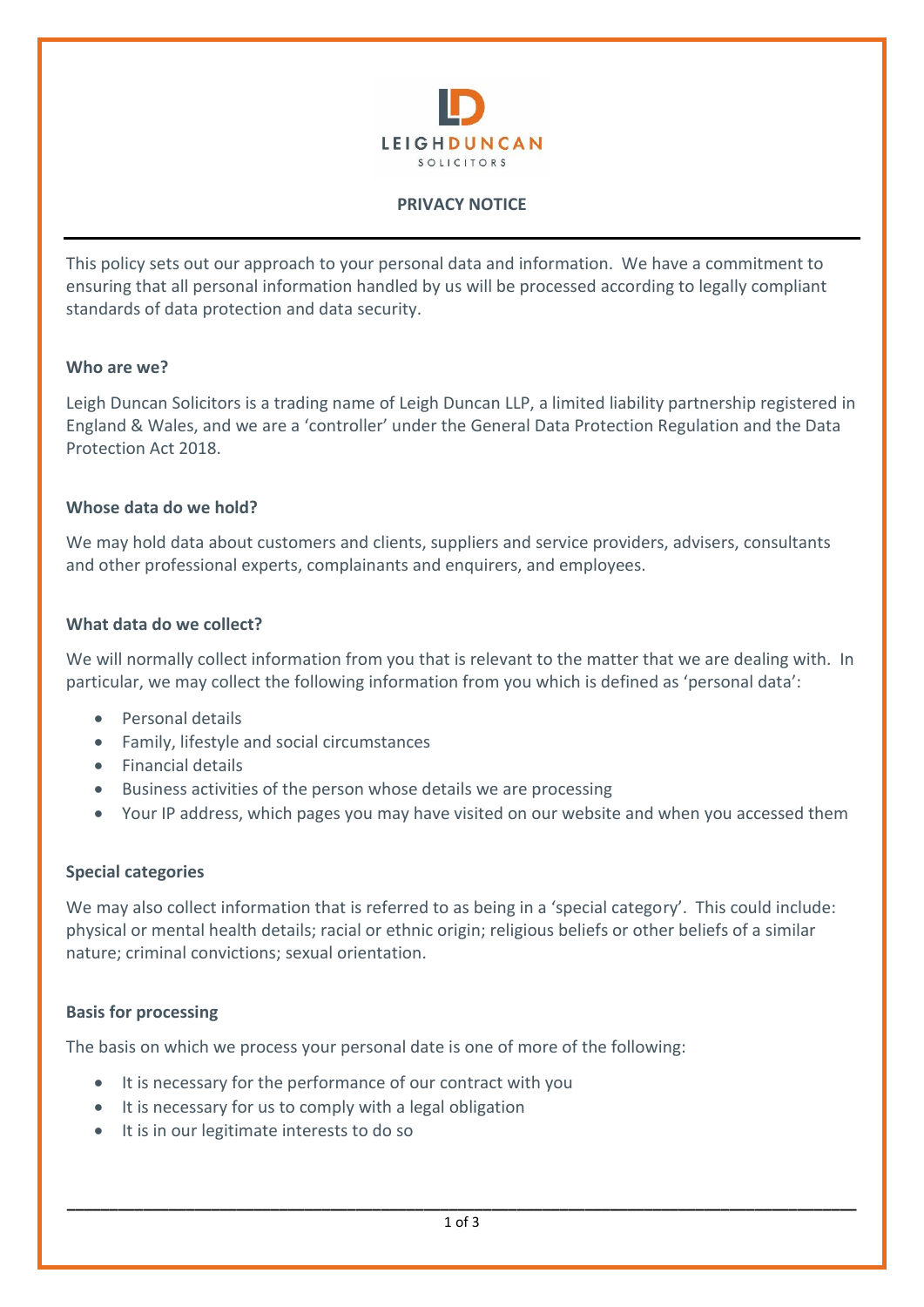### **How will we use your data?**

We may use your information for the following purposes:

- Provision of legal services including advising and acting on behalf of clients
- Promotion of our goods and services by contacting you\*
- Provision of education and training to customers and clients\*
- Maintaining accounts and records
- Supporting and managing staff
- Preventing and detecting crime such as money laundering

\* We may from time to time send you information which we think might be of interest to you (for example about legal developments or our other services). If you do not wish to receive that information, please notify us in writing (post or email) at any time.

## **Who will we share your information with?**

Under our professional code of conduct, there are very strict rules about who we can share your information with and this will normally be limited to the other people who will assist with your matter. This may include:

- Barristers
- Medical Experts
- Private investigators
- Healthcare professionals, social and welfare organisations
- Courts and tribunals

Where you authorise us, we may disclose your information to your family, associates or representatives and we may also disclose your information to debt collection agencies if you do not pay our bills.

## **How long do we keep your information for?**

- We will normally keep your information throughout the period of time that we do work for you and afterwards for no less than a period of 6 years (as we are required to do by law and also by the professional regulations that apply to us).
- In some cases (for example where we have prepared a Will or power of attorney documents for you) we may retain your information for a longer period.

More information on document and data retention is set out in our standard Terms of Business under section 12.

## **Where your information might be processed**

Whilst generally it would be an exception, we may sometimes need to transfer your information to a country outside the European Economic Area (EEA). Normally this would be for the performance of your contract with us or for the exercise or defence of legal claims on your behalf. Where this is necessary, we will ensure that appropriate safeguards are in place at all times.